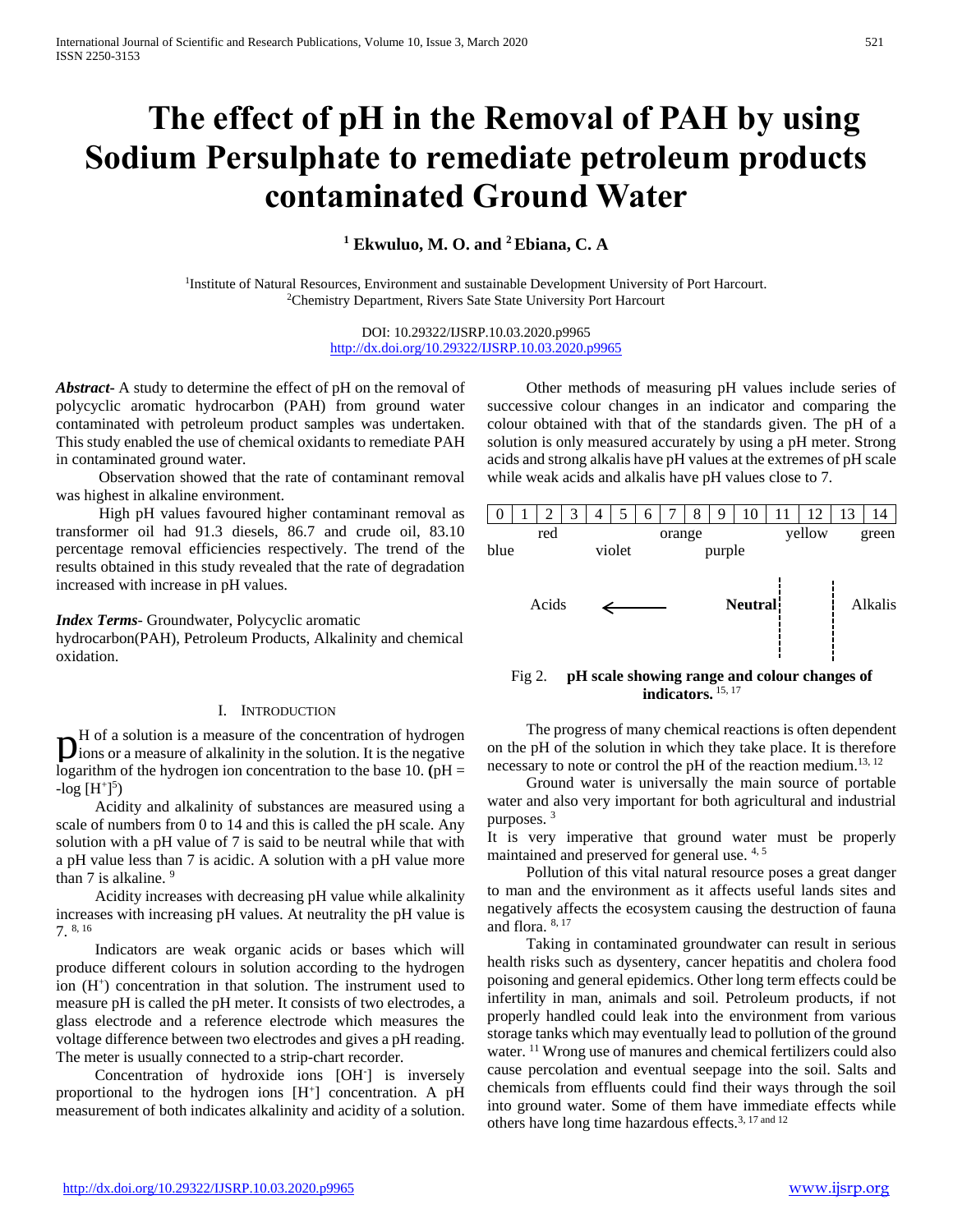This study is therefore aimed at destroying or reducing perceived contaminants to less harmful substances.13, 14

## II. METHODOLOGY

 This study involved setting up laboratory tests to determine the effect of pH on the removal of (PAH) using sodium persulphate from petroleum products contaminated ground water.

 The population of study is contaminated ground water contaminated with diesel, transformer oil and crude oil. All faced the same treatment with the oxidant. They were a homogenous population. Contaminated ground water was simulated in the laboratory in order to monitor the efficiency of the oxidant to degrade the perceived contaminant.

## III. SODIUM PERSULPHATE PREPARATION

 0.34g, 1.98g, 8.57g, 19.7g, 30.68g, of solid sodium per sulphate were prepared and added to 100ml of double de- ionized water. This has been demonstrated by Tsai *et al.,* (2009).

**3.1 Sample collection and treatment**

 Contaminated water samples were prepared by adding hydrocarbon products (transformer oil obtained from Nigeco Nig Ltd, diesel and crude oil obtained from the Port Harcourt Refinery) into double deionized water in 4-litre plastic buckets. The mixtures were vigorously shaken for 30minutes. Ameliorating solution Di-Chloro Methane (DCM) of 5.0ml was also added to 30ml of each of the saturated samples in Erlenmayer flask. They were shaken vigorously after an initial pH readings of 7.2 was taken.

#### **3.2. Analysis for pH effect**

 pH of the contaminated water were adjusted to values of 3.0, 4.5, 6.0, 7.5, 8.0, 9.5, 11.0 and 12.5 using 0.1m Hcl and 0.1m NaOH reagents. Exactly 10ml of the oxidants each were added. The mixture was thoroughly shaken for 1hr (60mins) at  $29^{\circ}$ C. The mixture was then separated using separating funnel and the concentration of PAH was determined using GC –FID.





**Fig. 1. % removal of PAH from contaminated ground water using sodium per sulphate.**

### V. DISCUSSIONS

 The high pH of 12.5 recorded higher degradation of PAH in all the petroleum products. Percentage removal stood at crude oil, 83.10%, diesel 86.70% and transformer 91.30%. At pH of 7.5 which could be regarded as neutrality, percentage degradation of crude oil was 65.10%, diesel 69.10% and transformer oil 72.70%. Degradation in the acidic medium recorded very low values of 40.60% for crude oil, diesel 51.60% transformer oil 54.30%. The smallest value of degradation was obtained at acidic pH level of 3.0. Reason for above results is not farfetched as crude oil contains all the parts of petroleum unrefined. Much of the